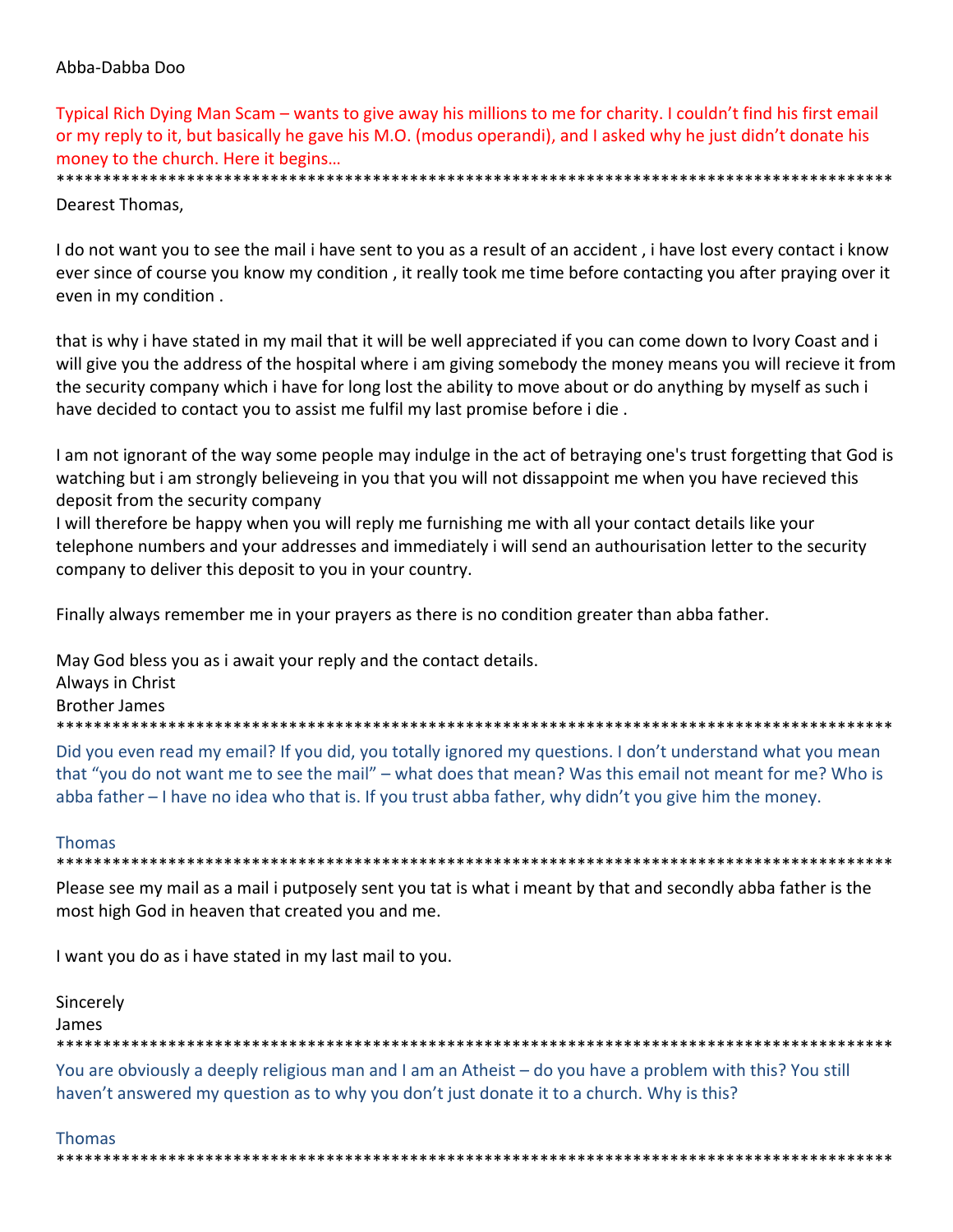# Dearest Thomas,

Many thanks for your mail, you being an atheist is not a problem to me because my bible says although we are many we are all one in God we have the same blood runing in our veins so why should i have a problem with that? I am only after doing good that is why i have contacted you all ineed to say is that it took me time before contacting you and that is why i need you to help me it is from the direction of the spirit of God that has made me contacted you , i would want you to assist me by sending me the contact details i have requested so that i will send an authourisation letter to the security company to deliver this deposit to you in your country.

How i wish you will do as i have stated please i do not have much time i may die at any time.

# Brother james

\*\*\*\*\*\*\*\*\*\*\*\*\*\*\*\*\*\*\*\*\*\*\*\*\*\*\*\*\*\*\*\*\*\*\*\*\*\*\*\*\*\*\*\*\*\*\*\*\*\*\*\*\*\*\*\*\*\*\*\*\*\*\*\*\*\*\*\*\*\*\*\*\*\*\*\*\*\*\*\*\*\*\*\*\*\*\*\*\*\*

I'll try this one last time – I have faith in Abbey's father that you can answer one simple question. What is your reasoning behind not donating it to the church? That would seem to be the simplest answer as to what to do with your money and helping people with it.

#### Thomas

\*\*\*\*\*\*\*\*\*\*\*\*\*\*\*\*\*\*\*\*\*\*\*\*\*\*\*\*\*\*\*\*\*\*\*\*\*\*\*\*\*\*\*\*\*\*\*\*\*\*\*\*\*\*\*\*\*\*\*\*\*\*\*\*\*\*\*\*\*\*\*\*\*\*\*\*\*\*\*\*\*\*\*\*\*\*\*\*\*\*

My Reason is to entrust it in this in somebodys carewhom i trust who will see that my last wish is fulfilled, i came to you with every assurance but the question is are you willing ? just let me no because i do not want to make more that one contact. Mean while you know i am in the hospital.

#### Brother James

\*\*\*\*\*\*\*\*\*\*\*\*\*\*\*\*\*\*\*\*\*\*\*\*\*\*\*\*\*\*\*\*\*\*\*\*\*\*\*\*\*\*\*\*\*\*\*\*\*\*\*\*\*\*\*\*\*\*\*\*\*\*\*\*\*\*\*\*\*\*\*\*\*\*\*\*\*\*\*\*\*\*\*\*\*\*\*\*\*\* Since you can't seem to answer the one simple question I have, never mind – find someone else.

# Thomas

\*\*\*\*\*\*\*\*\*\*\*\*\*\*\*\*\*\*\*\*\*\*\*\*\*\*\*\*\*\*\*\*\*\*\*\*\*\*\*\*\*\*\*\*\*\*\*\*\*\*\*\*\*\*\*\*\*\*\*\*\*\*\*\*\*\*\*\*\*\*\*\*\*\*\*\*\*\*\*\*\*\*\*\*\*\*\*\*\*\*

# Dearest Thomas

Because my heart directs me to you that is the reason why i have conctacted you, but if you feel you cannot help me let me know now so that i can pay again before being directed to some onerlse not with anger but because of i know i will die soon

\*\*\*\*\*\*\*\*\*\*\*\*\*\*\*\*\*\*\*\*\*\*\*\*\*\*\*\*\*\*\*\*\*\*\*\*\*\*\*\*\*\*\*\*\*\*\*\*\*\*\*\*\*\*\*\*\*\*\*\*\*\*\*\*\*\*\*\*\*\*\*\*\*\*\*\*\*\*\*\*\*\*\*\*\*\*\*\*\*\*

The only reason I feel I cannot help you is that you still won't answer one simple question that I have asked you 4 times.

Find someone else; I'm not going through this every time I have one simple question.

# Thomas

\*\*\*\*\*\*\*\*\*\*\*\*\*\*\*\*\*\*\*\*\*\*\*\*\*\*\*\*\*\*\*\*\*\*\*\*\*\*\*\*\*\*\*\*\*\*\*\*\*\*\*\*\*\*\*\*\*\*\*\*\*\*\*\*\*\*\*\*\*\*\*\*\*\*\*\*\*\*\*\*\*\*\*\*\*\*\*\*\*\* thank you find another person do not worry your self

James

\*\*\*\*\*\*\*\*\*\*\*\*\*\*\*\*\*\*\*\*\*\*\*\*\*\*\*\*\*\*\*\*\*\*\*\*\*\*\*\*\*\*\*\*\*\*\*\*\*\*\*\*\*\*\*\*\*\*\*\*\*\*\*\*\*\*\*\*\*\*\*\*\*\*\*\*\*\*\*\*\*\*\*\*\*\*\*\*\*\*

i came to you with every assurance but the question is are you willing ? you have not said anything to me are you helping or not?